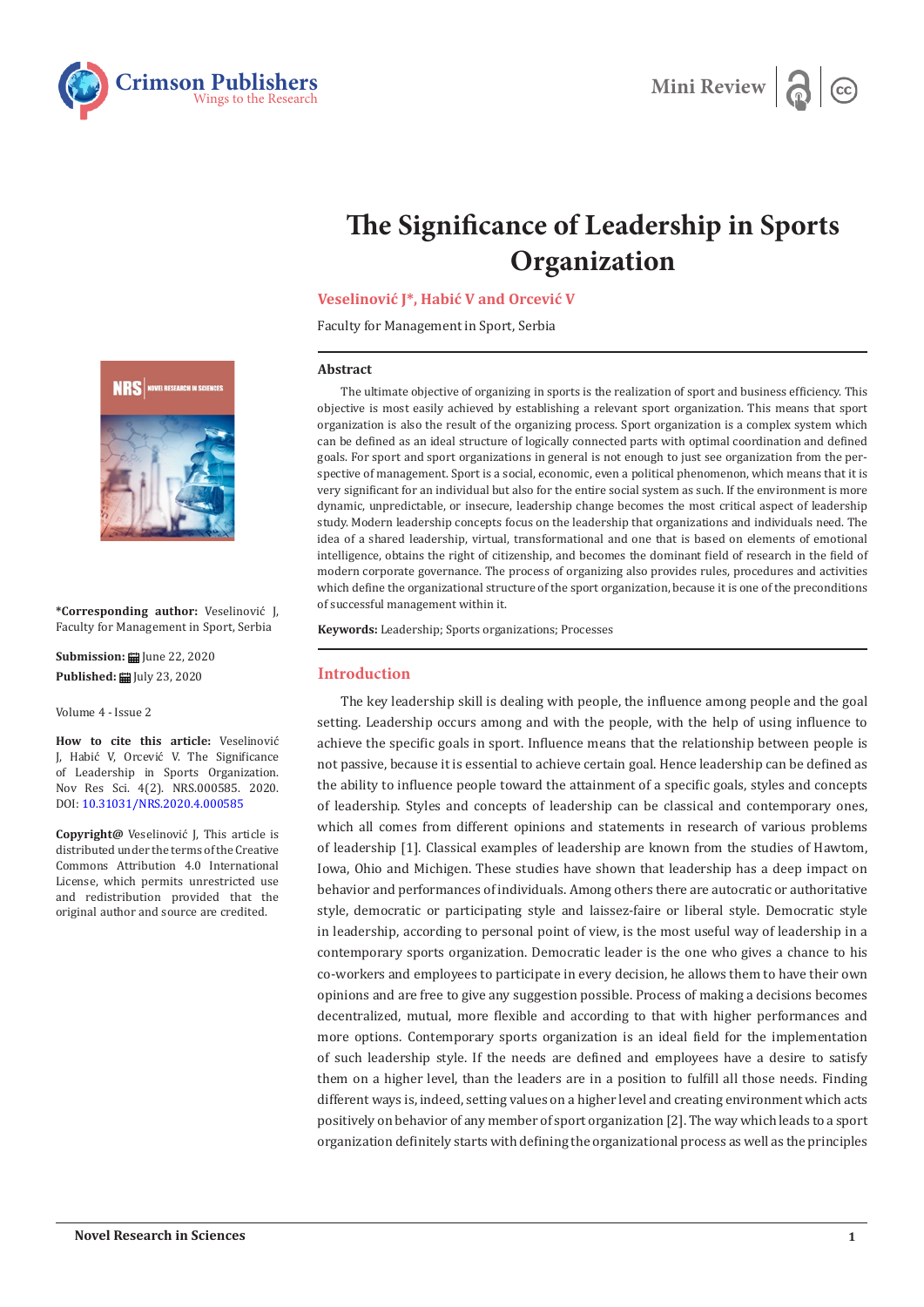which regulate it. The process of organizing also provides rules, procedures and activities which define the organizational structure of the sport organization, because it is one of the preconditions of successful management within it [2].

## **Leadership in Sports Organization**

In a management process everything that is related to a concept of organization can be very confusing regarding its defining because, as we previously said, organization can be seen as a process but also as an institutional form. Leadership has a special role in the formation, maintenance, and development of individual groups [3]. The leader has the task of determining its goals and needs at the stage of the group formation, whether they are of economic or social nature; in the stage of maintaining the group to work on strengthening the cohesion of the group, moral values and the role of individuals, and to resolve the conflicts that arise and to remove their causes. In the development of the group, the leader has the task of working on changes and adapting the group towards new visions and requirements, as well as to encourage group members to develop their competencies and opportunities. In addition, leadership has a special role in creating effective groups. Difficulties arise because groups are composed of different individuals who have different personal traits, tendencies, and aspirations. Hence, leaders face certain problems, such as aligning different styles of work, depreciating intolerance, and removing barriers in communicating and understanding members of the group [4].

The group is efficient if it is able to achieve satisfaction, interaction, productivity and savings. In order for the leader to accomplish his tasks in the domain of motivation, interpersonal relations, teamwork and group dynamics, it is necessary to possess a key characteristic of the ability to have a vision. It involves anticipating the future and understanding the necessary actions for its realization. Leadership is a process of influence through interaction with followers, but the result of that process mainly depends on leader and his ability to choose the right instruments of influence [5]. Leadership is a very complex management activity of influencing others to work hard on accomplishing organizational goals and tasks. That process requires an enormous amount of trust and enthusiasm between co-workers so that everyone can accomplish their own goals and capability. It is a very complex activity. One of the main characteristics in leadership is a proper vision which determines all future goals regarding one sports organization. Manager without a vision cannot be a leader. He then becomes pure administrator. Beside the vision, leadership involves all other aspects and questions such as motivation, communication, capability of a teamwork and maintenance of interpersonal relationships [6]. All the stages within the process of organizing are interrelated and intertwined, while the four are mutually interactive and interdependent. For example, one cannot imagine nor fully realize the establishment of the organizational structure without

including the other three stages. This means that the structure of a sport organization is viewed and understood in different ways regarding the fact that there is no simple and objective definition of the notion. In sport practice, the most common way of representing the structure of an organization has been through an organizational scheme, an outline of units, management, allocation of tasks and authorities, both on the horizontal and vertical levels of the organization. Such an approach would significantly diminish the complete picture of the structure of an organization [7].

## **The Organizational Structure in Leadership**

One of the most important features of the functioning of a sport organization is its management, i.e. proper and successful managing of its functions, processes and activities. Management equally refers to activities and people that are necessary for every organized enterprise and that contribute to the efficient functioning of the organization which is focused on satisfying people's needs. Management ensures that the whole group does not stray from the path leading to achieving set goals, resolves disputes and harmonizes the differences in views, makes decisions on strategy and timing of activities, and maintains the structure of activities and relations directed towards the achievement of the set goals [8]. Management facilitates human efforts within organized groups and comes to life when people wish to cooperate in order to achieve some objectives. It is difficult to imagine a contemporary sports organization that could last for a long time without leadership.

No organizational structure is complete, and leadership is exactly what fills the gaps that exist, because they cannot be planned in advance and foresee all activities and every decision. In addition, organizations operate in changing conditions regardless of the sports market, technology, legislation, and other forces according to which the sports organization has to adapt. It is the leadership that needs to feel these changes and to make people to adapt to it. Leadership can provide the "will", this spirit of communion by which an "inspired" group differs from another that is "thrombotic". Leadership represents the skill of influencing other people in order to cooperate and contribute to achieving the goals of a sports organization [9]. Leadership combines talent with the ability to impact other people individuals, groups and organizations. Like management, the leadership represents the skill to make other people to do their job, with the difference that people share the same values and thoughts about the strategy implementation and about the method which should be used. Leaders create new ideas, approaches and methods and have the talent to get superior results from the average sports team. In order not to stand lonely at the top of the pyramid, it is necessary that leader's co-workers in the sport organization have the same culture [1]. This is the fundamental for understanding and trust which are needed to successfully overcome all problems encountered in the strategy implementation process.